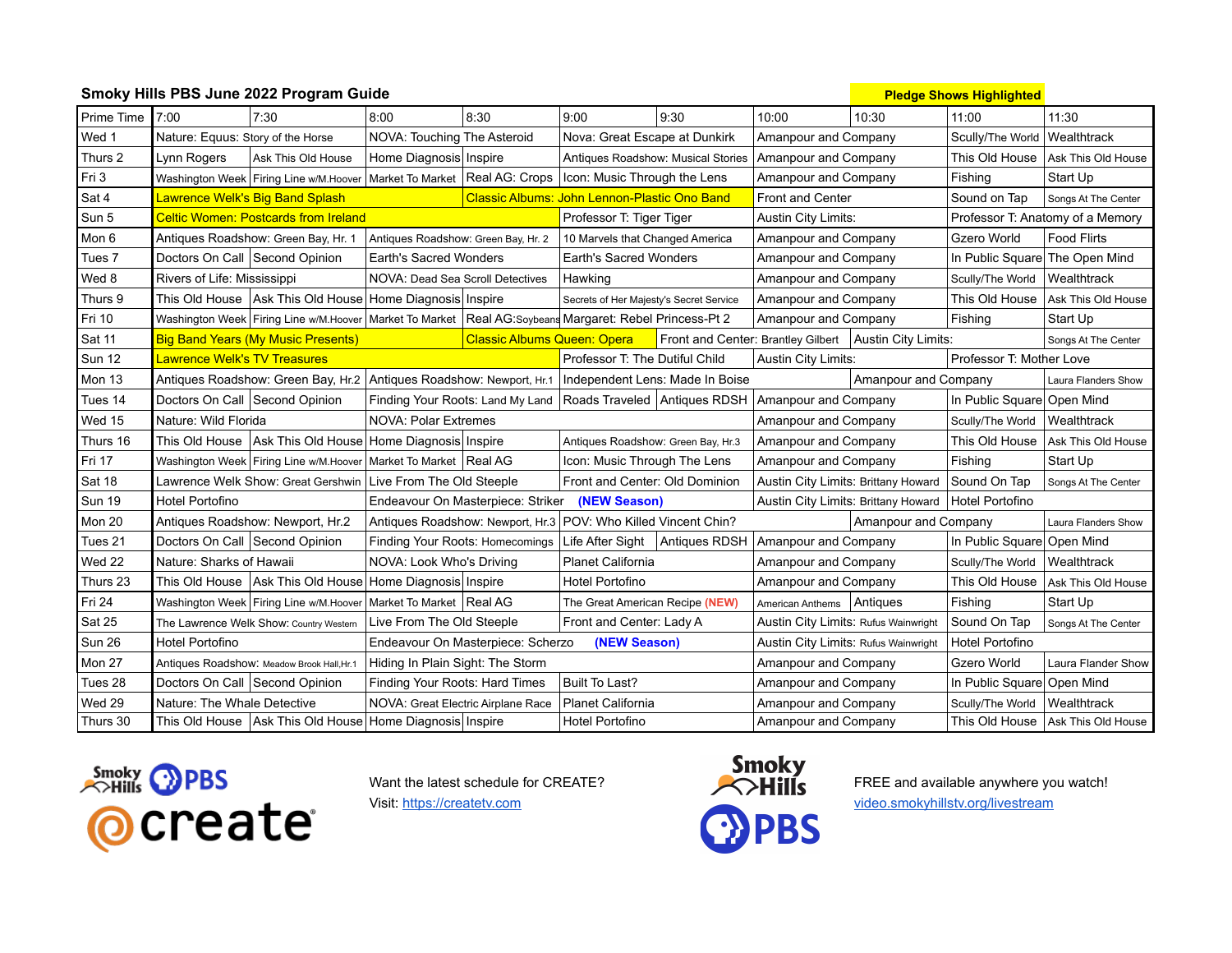

**Daytime Schedule** as of 6/01/22

| <b>Daytime</b> | Mon - Fri                     | <b>Saturday</b>                      | <b>Sunday</b>                 |  |
|----------------|-------------------------------|--------------------------------------|-------------------------------|--|
| 6:30           | Happy Yoga w/ Sarah Starr     | <b>AGPHD</b>                         | <b>Wild Kratts</b>            |  |
| 7:00           | Yoga in Practice              | Market To Market                     | Hero Elementary               |  |
| 7:30           | Alma's Way                    | Alma's Way                           | Alma's Way                    |  |
| 8:00           | <b>Curious George</b>         | Curious George                       | <b>Curious George</b>         |  |
| 8:30           | Daniel Tiger's Neighborhood   | Daniel Tiger's Neighborhood          | Daniel Tiger's Neighborhood   |  |
| 9:00           | Donkey Hodie                  | Donkey Hodie                         | Donkey Hodie                  |  |
| 9:30           | Elinor Wonders Why            | <b>Elinor Wonders Why</b>            | <b>Elinor Wonders Why</b>     |  |
| 10:00          | <b>Sesame Street</b>          | Sesame Street                        | Sesame Street                 |  |
| 10:30          | Pinkalicious & Peterrific     | <b>DIY Science Time</b>              | Biz Kid\$                     |  |
| 11:00          | Dinosaur Train                | Paint This w/Jerry Yarnell           | Curious Crew                  |  |
| 11:30          | Clifford The Big Red Dog      | Make It Artsy                        | Growing Bolder                |  |
| 12:00 PM       | Sesame Street                 | Creative Living                      | Market To Market              |  |
| 12:30          | Donkey Hodie                  | This Old House                       | Motorweek                     |  |
| 1:00           | Daniel Tiger's Neighborhood   | <b>Woodsmith Shop</b>                | Real AG (Rebroadcast)         |  |
| 1:30           | Let's Go Luna                 | American Woodshop                    | Plan Stronger TV              |  |
| 2:00           | Nature Cat                    | Garage w/Steve Butler                | Classic Gospel                |  |
| 2:30           | <b>Wild Kratts</b>            | Chef's Life                          |                               |  |
| 3:00           | Alma's Way                    | America's Test Kitchen               | Various Medical Programs      |  |
| 3:30           | Xavier Riddle & Secret Mus.   | Cook's Country                       | Doctors On Call (Rebroadcast) |  |
| 4:00           | Odd Squad                     | Fons & Porter's: Love of Quilting    | Antiques Roadshow             |  |
| 4:30           | Arthur                        | It's Sew Easy                        |                               |  |
| 5:00           | Molly of Denali               | Knit & Crochet Now                   | PBS NewsHour Weekend          |  |
| 5:30           | <b>BBC World News America</b> | Garden Smart                         | David Rubenstein Show         |  |
| 6:00           | <b>PBS Newshour</b>           | Cottonwood Connections (Rebroadcast) | <b>Cottonwood Connections</b> |  |
| 6:30           |                               | <b>Rick Steves Europe</b>            | Various                       |  |



604 Elm, P.O. Box 9 Bunker Hill, KS 67626 5:00 Molly of Denali Knit & Crochet Now PBS NewsHour Weekend 1-800-337-4788 [SmokyHillsPBS.org](http://smokyhillspbs.org/)



For more PBS KIDS shows, visit the PBS KIDS Video app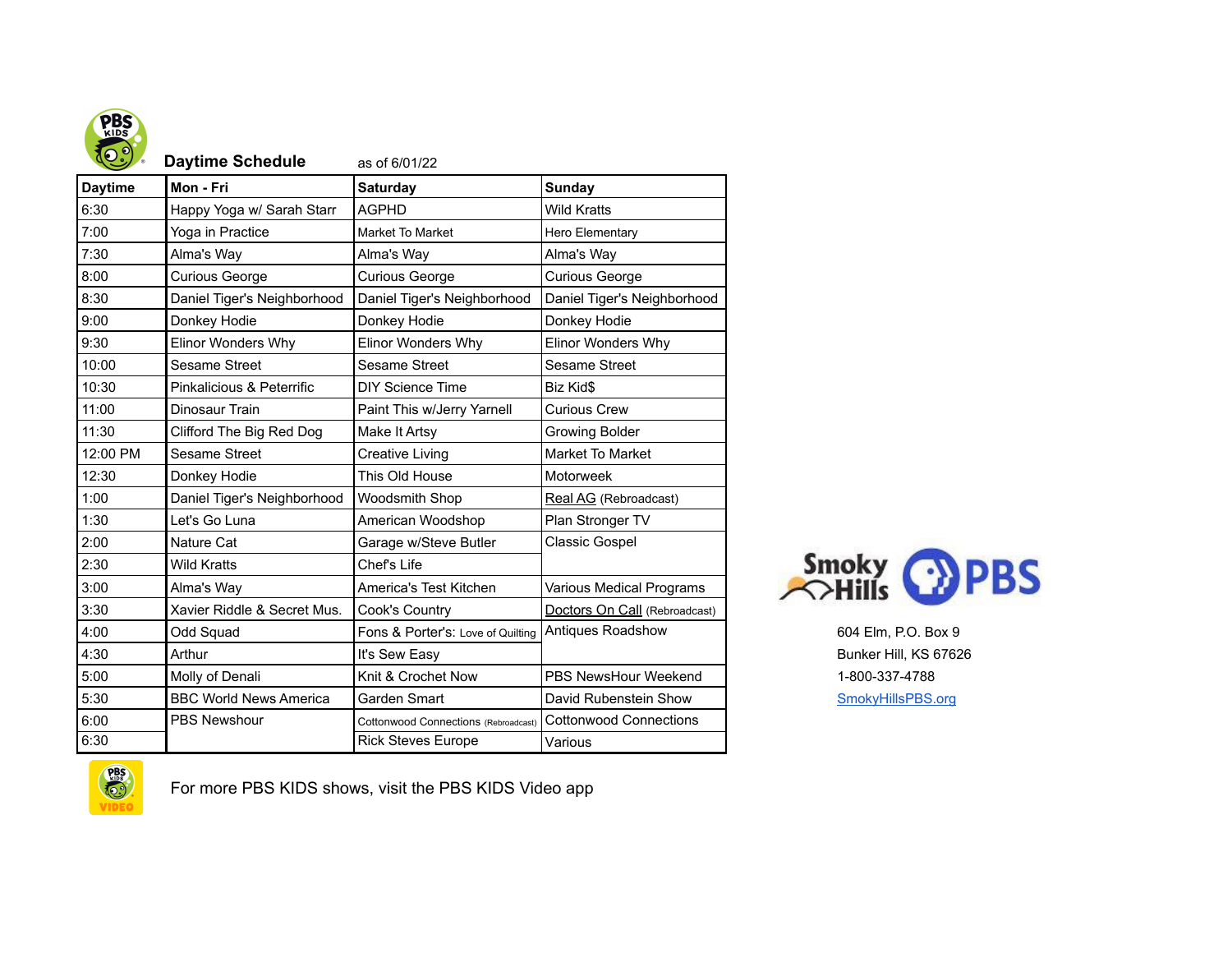# **June Highlights**

#### **Pledge:**

Saturday June 4<sup>th</sup> Sunday June 5<sup>th</sup>

- Saturday June 11th
- Sunday June 12th





### **Endeavour: Season 8**

**ENDEAVOUR** MASTERPIECE.

In 1971, our heroes investigate suspected IRA retaliations, the murder of a local cab driver, and the peculiar killing of a college fellow which results in putting one of their own in imminent danger.

**Season 8 starting Sunday June 19th @ 8pm**

#### **Cottonwood Connections:**

Cottonwood Connections expands on the documentary film The Legacy of Cottonwood Ranch, which recently aired on PBS stations across Kansas. Catch the next four shows on Smoky Hills PBS!

#### **Sunday Nights @ 6pm**





#### **The Great American Recipe:**

Join host Alejandra Ramos and judges Leah Cohen, Tiffany Derry and Graham Elliot as ten talented home cooks showcase signature dishes, share heartfelt stories and compete to win the national search for "The Great American Recipe." **Premiers Friday, June 24 th @ 9PM**

#### **Kansas 8-Man All Star Football:**

Smoky Hills PBS will cover the 8-Man All-Star Games that will be played on June 11th, in Beloit. **Airs on Smoky Hills PBS June 25th 10 AM – Dl 1 PM – Dll**